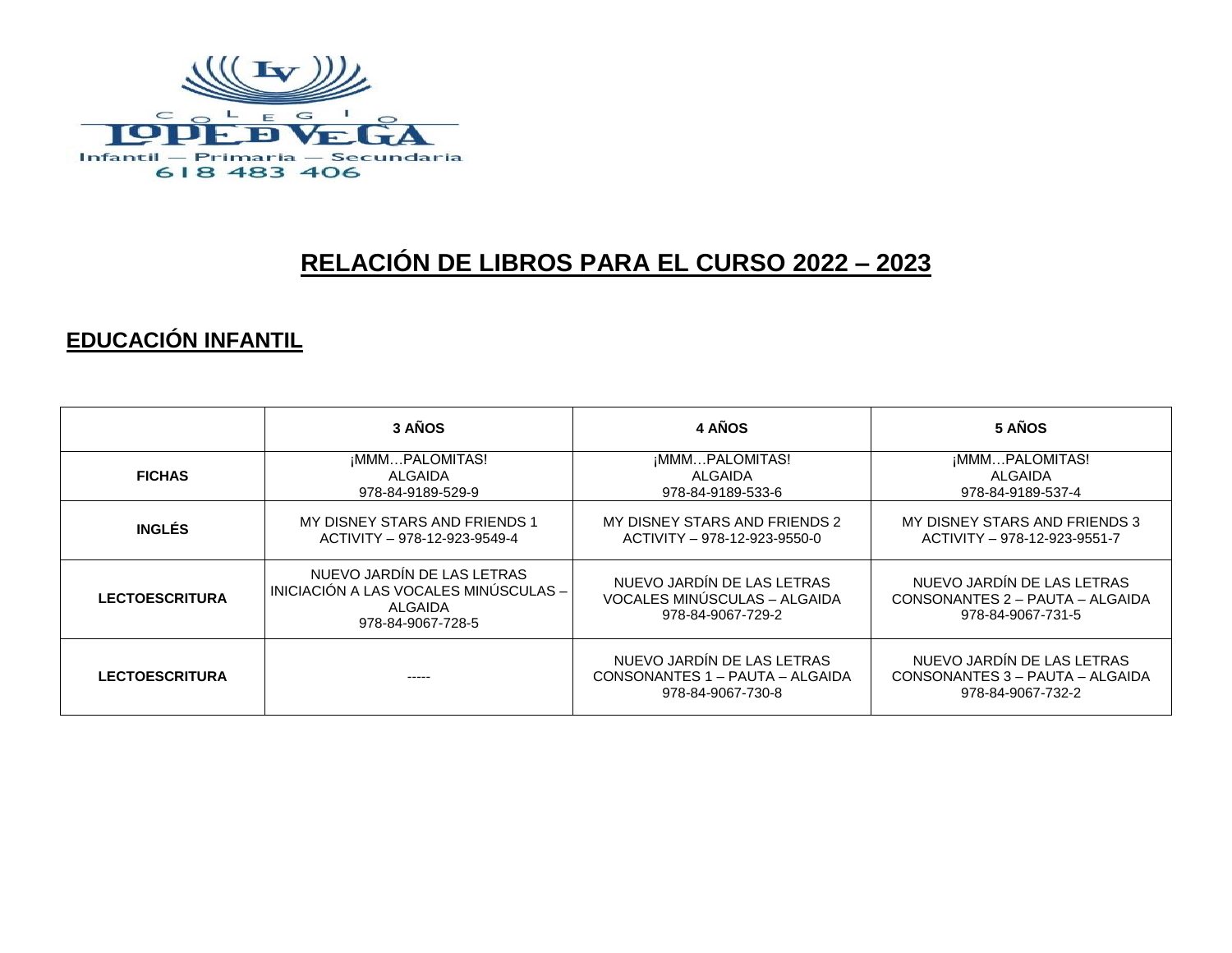

## **RELACIÓN DE LIBROS PARA EL CURSO 2022 – 2023.** EDUCACIÓN PRIMARIA

| <b>ASIGNATURA / CURSO</b>  | 10                                                                                                      | 2 <sup>0</sup>                                                                                          | 30                                                                                               | 40                                                                                                                                                     | 50                                                                                                                                                      | 60                                                                                                                                              |
|----------------------------|---------------------------------------------------------------------------------------------------------|---------------------------------------------------------------------------------------------------------|--------------------------------------------------------------------------------------------------|--------------------------------------------------------------------------------------------------------------------------------------------------------|---------------------------------------------------------------------------------------------------------------------------------------------------------|-------------------------------------------------------------------------------------------------------------------------------------------------|
| Lengua                     | LENGUA 1 - PIEZA A                                                                                      | LENGUA 2 - PIEZA A                                                                                      | LENGUA 3 - PIEZA A                                                                               | LENGUA 4 - PIEZA A                                                                                                                                     | LENGUA 5 - PIEZA A                                                                                                                                      | LENGUA 6 - PIEZA A                                                                                                                              |
|                            | PIEZA (Taller Lectura                                                                                   | PIEZA (Taller Lectura                                                                                   | PIEZA (Taller Lectura                                                                            | PIEZA (Taller Lectura                                                                                                                                  | PIEZA (Taller Lectura                                                                                                                                   | PIEZA (Taller Lectura                                                                                                                           |
|                            | Comprensiva) - ANAYA                                                                                    | Comprensiva) - ANAYA                                                                                    | Comprensiva) - ANAYA                                                                             | Comprensiva) - ANAYA                                                                                                                                   | Comprensiva) - ANAYA                                                                                                                                    | Comprensiva) - ANAYA                                                                                                                            |
|                            | 978-84-698-6329-9                                                                                       | 978-84-698-6331-2                                                                                       | 978-84-698-6332-9                                                                                | 978-84-698-6333-6                                                                                                                                      | 978-84-698-6334-3                                                                                                                                       | 978-84-698-2822-9                                                                                                                               |
| Matemáticas                | MATEMÁTICAS 1-                                                                                          | MATEMÁTICAS 2-                                                                                          | MATEMÁTICAS 3-                                                                                   | MATEMÁTIAS 4-                                                                                                                                          | MATEMÁTICAS 5-                                                                                                                                          | MATEMÁTICAS 6-                                                                                                                                  |
|                            | PIEZA A PIEZA (Taller                                                                                   | PIEZA A PIEZA (Taller                                                                                   | PIEZA A PIEZA (Taller                                                                            | PIEZA A PIEZA (Taller                                                                                                                                  | PIEZA A PIEZA (Taller                                                                                                                                   | PIEZA A PIEZA (Taller                                                                                                                           |
|                            | Problemas) - ANAYA                                                                                      | Problemas) - ANAYA                                                                                      | Problemas) - ANAYA                                                                               | Problemas) - ANAYA                                                                                                                                     | Problemas) - ANAYA                                                                                                                                      | Problemas) - ANAYA                                                                                                                              |
|                            | 978-84-698-6322-0                                                                                       | 978-84-698-6324-4                                                                                       | 978-84-698-6325-1                                                                                | 978-84-698-6326-8                                                                                                                                      | 978-84-698-6327-5                                                                                                                                       | 978-84-698-6328-2                                                                                                                               |
| <b>Natural Science</b>     | <b>NATURAL SCIENCE 1</b><br>PUPIL'S BOOK - ANAYA<br>978-84-698-4532-5                                   | <b>CIENCIAS DE LA</b><br>NATURALEZA 2 - PIEZA<br>A PIEZA - ANAYA<br>978-84-698-3875-4                   | <b>NATURAL SCIENCE 3</b><br>PUPIL'S BOOK - ANAYA<br>978-84-698-4554-7                            | <b>CIENCIAS DE LA</b><br>NATURALEZA 4 - PIEZA<br>A PIEZA - ANAYA<br>978-84-698-5141-8                                                                  | <b>NATURAL SCIENCE 5</b><br>PUPIL'S BOOK - ANAYA<br>978-84-698-4565-3                                                                                   | <b>CIENCIAS DE LA</b><br>NATURALEZA 6 - PIEZA<br>A PIEZA - ANAYA<br>978-84-698-5475-4                                                           |
| <b>Ciencias Sociales</b>   | CIENCIAS SOCIALES 1-                                                                                    | CIENCIAS SOCIALES 2-                                                                                    | CIENCIAS SOCIALES 3-                                                                             | CIENCIAS SOCIALES 4-                                                                                                                                   | CIENCIAS SOCIALES 5-                                                                                                                                    | CIENCIAS SOCIALES 6-                                                                                                                            |
|                            | PIEZA A PIEZA - ANAYA                                                                                   | PIEZA A PIEZA - ANAYA                                                                                   | PIEZA A PIEZA - ANAYA                                                                            | PIEZA A PIEZA - ANAYA                                                                                                                                  | PIEZA A PIEZA - ANAYA                                                                                                                                   | PIEZA A PIEZA - ANAYA                                                                                                                           |
|                            | 978-84-698-3914-0                                                                                       | 978-84-698-4676-6                                                                                       | 978-84-698-5236-1                                                                                | 978-84-698-5241-5                                                                                                                                      | 978-84-698-5547-8                                                                                                                                       | 978-84-698-5552-2                                                                                                                               |
| Inglés                     | POPTROPICA ENGLISH<br><b>ISLANDS - LEVEL 1</b><br><b>PEARSON</b><br>PUPIL'S BOOK -<br>978-84-205-7396-0 | POPTROPICA ENGLISH<br><b>ISLANDS - LEVEL 2</b><br><b>PEARSON</b><br>PUPIL'S BOOK -<br>978-84-205-7400-4 | POPTROPICA ENGLISH<br><b>ISLANDS - LEVEL 3</b><br>PEARSON<br>PUPIL'S BOOK -<br>978-84-205-7404-2 | POPTROPICA ENGLISH<br><b>ISLANDS - LEVEL 4</b><br><b>PEARSON</b><br>PUPIL'S BOOK -<br>978-84-205-7408-0<br><b>ACTIVITY BOOK -</b><br>978-84-205-7409-7 | POPTROPICA ENGLISH<br><b>ISLANDS - LEVEL 5</b><br><b>PEARSON</b><br>PUPIL'S BOOK -<br>978-84-205-7412-7-<br><b>ACTIVITY BOOK -</b><br>978-84-205-7413-4 | POPTROPICA ENGLISH<br><b>ISLANDS - LEVEL 6</b><br>PEARSON<br>PUPIL'S BOOK -<br>978-84-205-7416-5<br><b>ACTIVITY BOOK -</b><br>978-84-205-7417-2 |
| Arts and Crafts (Plástica) | ARTS AND CRAFTS 1 +                                                                                     | ARTS AND CRAFTS 2 +                                                                                     | ARTS AND CRAFTS 3+                                                                               | ARTS AND CRAFTS 4 +                                                                                                                                    | ARTS AND CRAFTS 5 +                                                                                                                                     | ARTS AND CRAFTS 6+                                                                                                                              |
|                            | PORTFOLIO - ANAYA                                                                                       | PORTFOLIO - ANAYA                                                                                       | PORTFOLIO - ANAYA                                                                                | PORTFOLIO - ANAYA                                                                                                                                      | PORTFOLIO - ANAYA                                                                                                                                       | PORTFOLIO - ANAYA                                                                                                                               |
|                            | 978-84-698-4495-3                                                                                       | 978-84-698-4498-4                                                                                       | 978-84-698-4501-1                                                                                | 978-84-698-5784-7                                                                                                                                      | 978-84-698-4504-2                                                                                                                                       | 978-84-698-5790-8                                                                                                                               |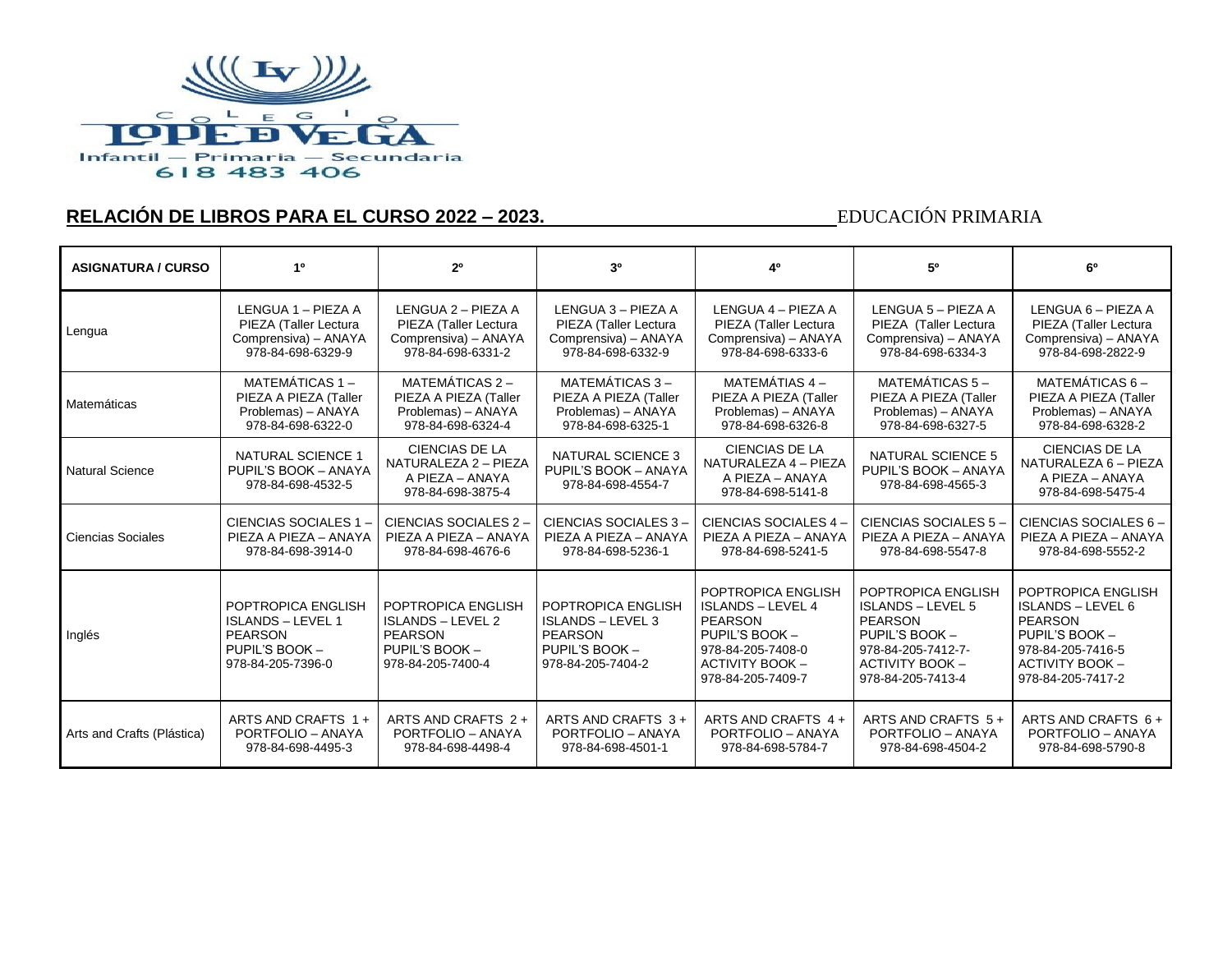

### **RELACIÓN DE LIBROS PARA EL CURSO 2022 – 2023. EDUCACIÓN SECUNDARIA**

| <b>ASIGNATURA</b>                                     | <b>PRIMER CURSO</b>                                                                                             | <b>SEGUNDO CURSO</b>                                                                                             | <b>TERCER CURSO</b>                                                                                             | <b>CUARTO CURSO</b>                                                                                             |
|-------------------------------------------------------|-----------------------------------------------------------------------------------------------------------------|------------------------------------------------------------------------------------------------------------------|-----------------------------------------------------------------------------------------------------------------|-----------------------------------------------------------------------------------------------------------------|
| Biología y Geología                                   | BRUÑO ESCOLAR - GENERACIÓN B<br><b>TRIMESTRES</b><br>978-84-696-3096-9                                          |                                                                                                                  | BRUÑO ESCOLAR - GENERACIÓN B<br><b>TRIMESTRES</b><br>978-84-696-3114-0                                          | BRUÑO ESCOLAR - GENERACIÓN B<br><b>TRIMESTRES</b><br>978-84-696-3176-8                                          |
| Cultura Clásica                                       |                                                                                                                 | <b>ANAYA -SUMA PIEZAS</b><br>978-84-698-7264-2                                                                   |                                                                                                                 | $- - -$                                                                                                         |
| Educación Plástica,<br>Visual y Audiovisual           | <b>ANAYA - SUMA PIEZAS</b><br>978-84-698-7153-9                                                                 |                                                                                                                  | <b>ANAYA - SUMA PIEZAS</b><br>978-84-698-7159-1                                                                 | <b>ANAYA - SUMA PIEZAS</b><br>978-84-698-8279-5                                                                 |
| Física y Química                                      |                                                                                                                 | BRUÑO ESCOLAR - GENERACIÓN B<br><b>TRIMESTRES</b><br>978-84-696-3150-8                                           | BRUÑO ESCOLAR - GENERACIÓN B<br><b>TRIMESTRES</b><br>978-84-696-3110-2                                          | BRUÑO ESCOLAR - GENERACIÓN B<br><b>TRIMESTRES</b><br>978-84-696-3181-2                                          |
| Francés                                               | GRAND MERCI 1-<br>CLÉ INTERNACIONAL ANAYA<br>LIVRÉ: 978-84-698-3543-2<br>CAHIER: 978-84-698-3539-5              | GRAND MERCI 2-<br>CLÉ INTERNACIONAL ANAYA<br>LIVRÉ: 978-84-698-5431-0<br>CAHIER: 978-84-698-5433-4               | GRAND MERCI 3-<br>CLÉ INTERNACIONAL ANAYA<br>LIVRÉ: 978-84-698-3544-9<br>CAHIER: 978-84-698-3540-1              | GRAND MERCI 4-<br>CLÉ INTERNACIONAL ANAYA<br>LIVRÉ: 978-84-698-1693-6<br>CAHIER: 978-84-698-1056-9              |
| Geografía e Historia                                  | SAVIA - SM<br>978-84-675-7611-5                                                                                 | SAVIA - SM<br>978-84-675-8664-0                                                                                  | SAVIA - SM<br>978-84-675-7623-8                                                                                 | SAVIA - SM<br>978-84-675-8695-4                                                                                 |
| Inglés                                                | <b>BURLINGTON BOOKS:</b><br>THINK AHEAD 1 ESO<br>STUDENT'S BK:978-9925-30-066-2<br>WORKBOOK - 978-9925-30-067-9 | <b>BURLINGTON BOOKS:</b><br>THINK AHEAD 2 ESO<br>STUDENT'S BK: 978-9925-30-075-4<br>WORKBOOK - 978-9925-30-076-1 | <b>BURLINGTON BOOKS:</b><br>THINK AHEAD 3 ESO<br>STUDENT'S BK:978-9925-30-084-6<br>WORKBOOK - 978-9925-30-085-3 | <b>BURLINGTON BOOKS:</b><br>THINK AHEAD 4 RDP<br>STUDENT'S BK:978-9925-30-093-8<br>WORKBOOK - 978-9925-30-094-5 |
| Lengua Castellana y<br>Literatura                     | ANAYA - SUMA PIEZAS<br>978-84-698-6134-9                                                                        | ANAYA - SUMA PIEZAS<br>978-84-698-7859-0                                                                         | ANAYA - SUMA PIEZAS<br>978-84-698-6135-6                                                                        | ANAYA - SUMA PIEZAS<br>978-84-698-7863-7                                                                        |
| <b>Matemáticas</b>                                    | SM – SAVIA NUEVA GENERACIÓN<br>978-84-1318-525-5                                                                | SM – SAVIA NUEVA GENERACIÓN<br>978-84-1318-996-3                                                                 |                                                                                                                 |                                                                                                                 |
| Música                                                | $---$                                                                                                           | SAVIA - SM<br>978-84-675-8683-1                                                                                  | SAVIA - SM<br>978-84-675-8710-4                                                                                 | SAVIA - SM<br>978-84-675-8701-2                                                                                 |
| Refuerzo Lengua                                       | Refuerzo Lengua 1 - ANAYA<br>978-84-667-5936-6                                                                  | Refuerzo Lengua - ANAYA<br>978-84-667-5937-3                                                                     | ----                                                                                                            | $\cdots$                                                                                                        |
| Refuerzo Matemáticas                                  | Refuerzo Matemáticas -<br>Aprende y Aprueba 1 - SM<br>978-84-675-1368-4                                         | Refuerzo Matemáticas -<br>Aprende y Aprueba 2 - SM<br>978-84-675-1214-4                                          |                                                                                                                 | ----                                                                                                            |
| Tecnología y<br>Digitalización                        | ANAYA - SUMA PIEZAS<br>978-84-1430-914-8                                                                        |                                                                                                                  | ANAYA - SUMA PIEZAS<br>978-84-1430-918-6                                                                        | ANAYA - SUMA PIEZAS<br>978-84-698-8247-4                                                                        |
| Tecnologías de la<br>información y la<br>comunicación |                                                                                                                 |                                                                                                                  | -----                                                                                                           | ANAYA - SUMA PIEZAS<br>978-84-698-8259-7                                                                        |